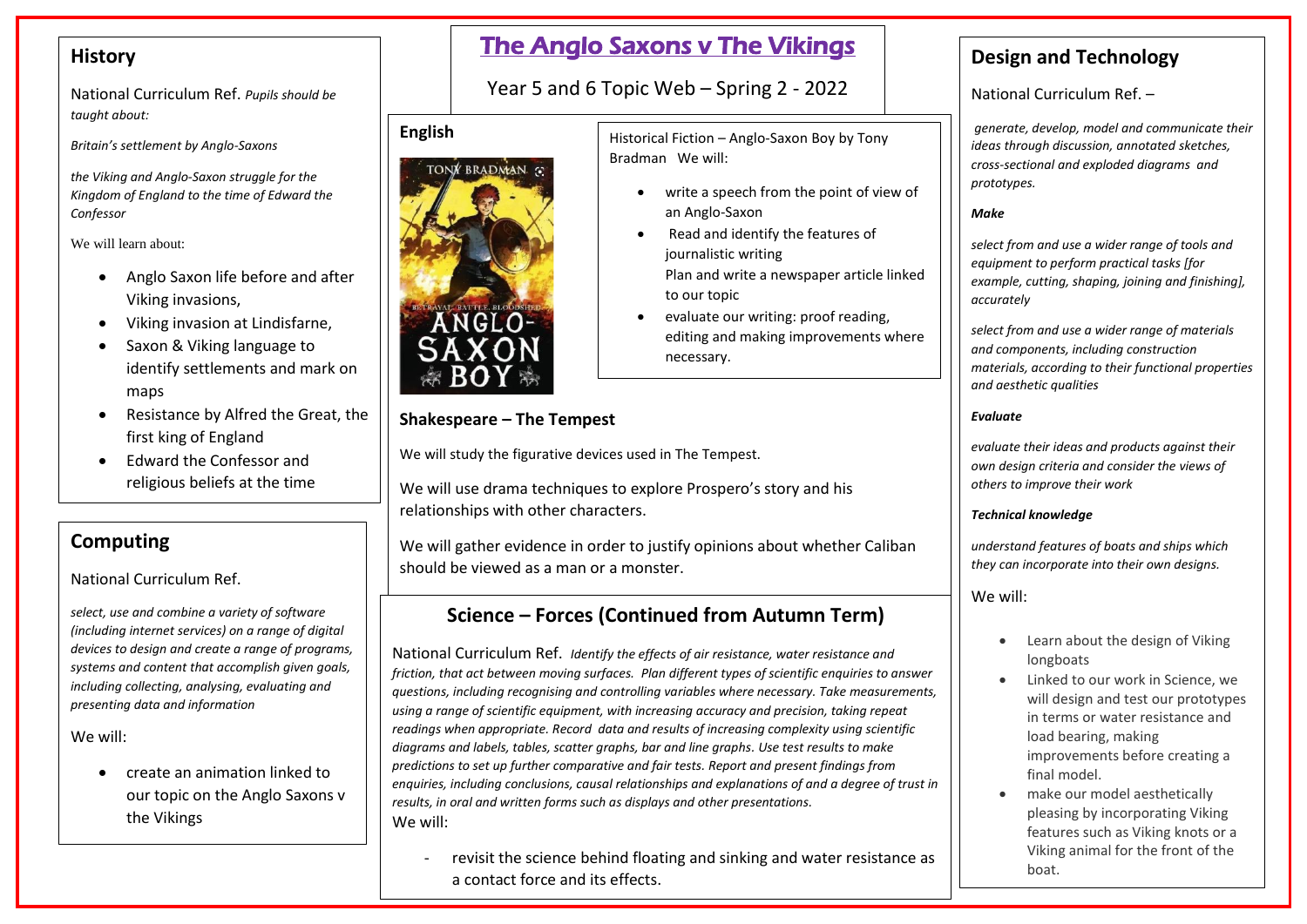### **Maths**

#### **Year 5**

| Other Areas of the Curriculum $-$ not linked to the topic                                                                                                                                                                                                                                                                                                                                                                                                                                                                                                                                                                                                                                                                                                                                                                                                                                                                                                                                                                                                                                                                                                                                                                                                                                                                                                                                                                                                                                                                                                                                                                                                                                                                                                                                                                                                                                                                                                                                                                                                                                                                                                                                                                                                                                                                                                                                              |                                                                                                                                                                                                                                                                                                                                                                                                                                                                                                                                                                                                                                 |  |
|--------------------------------------------------------------------------------------------------------------------------------------------------------------------------------------------------------------------------------------------------------------------------------------------------------------------------------------------------------------------------------------------------------------------------------------------------------------------------------------------------------------------------------------------------------------------------------------------------------------------------------------------------------------------------------------------------------------------------------------------------------------------------------------------------------------------------------------------------------------------------------------------------------------------------------------------------------------------------------------------------------------------------------------------------------------------------------------------------------------------------------------------------------------------------------------------------------------------------------------------------------------------------------------------------------------------------------------------------------------------------------------------------------------------------------------------------------------------------------------------------------------------------------------------------------------------------------------------------------------------------------------------------------------------------------------------------------------------------------------------------------------------------------------------------------------------------------------------------------------------------------------------------------------------------------------------------------------------------------------------------------------------------------------------------------------------------------------------------------------------------------------------------------------------------------------------------------------------------------------------------------------------------------------------------------------------------------------------------------------------------------------------------------|---------------------------------------------------------------------------------------------------------------------------------------------------------------------------------------------------------------------------------------------------------------------------------------------------------------------------------------------------------------------------------------------------------------------------------------------------------------------------------------------------------------------------------------------------------------------------------------------------------------------------------|--|
| <b>Maths</b>                                                                                                                                                                                                                                                                                                                                                                                                                                                                                                                                                                                                                                                                                                                                                                                                                                                                                                                                                                                                                                                                                                                                                                                                                                                                                                                                                                                                                                                                                                                                                                                                                                                                                                                                                                                                                                                                                                                                                                                                                                                                                                                                                                                                                                                                                                                                                                                           |                                                                                                                                                                                                                                                                                                                                                                                                                                                                                                                                                                                                                                 |  |
| Year 5<br>Measures: convert between different units of metric measure (for example, kilometre and metre; centimetre and metre; centimetre and millimetre; gram and kilogram; litre<br>and millilitre) / understand and use approximate equivalences between metric units and common imperial units such as inches, pounds and pints / measure and calculate the<br>perimeter of composite rectilinear shapes in centimetres and metres / calculate and compare the area of rectangles (including squares), and including using standard units,<br>square centimetres (cm2) and square metres (m2) and estimate the area of irregular shapes / solve problems involving converting between units of time<br>Statistics: solve comparison, sum and difference problems using information presented in a line graph / complete, read and interpret information in tables, including timetables.<br>Year 6<br>Measures: solve problems involving the calculation and conversion of units of measure, using decimal notation up to three decimal places where appropriate / use, read, write<br>and convert between standard units, converting measurements of length, mass, volume and time from a smaller unit of measure to a larger unit, and vice versa, using decimal<br>notation to up to three decimal places / convert between miles and kilometres<br>Algebra: use simple formulae / generate and describe linear number sequences / express missing number problems algebraically / find pairs of numbers that satisfy an equation<br>with two unknowns / enumerate possibilities of combinations of two variables.<br>Shape: recognise that shapes with the same areas can have different perimeters and vice versa / recognise when it is possible to use formulae for area and volume of shapes /<br>calculate the area of parallelograms and triangles<br>Ratio and proportion: solve problems involving the relative sizes of two quantities where missing values can be found by using integer multiplication and division facts / solve<br>problems involving the calculation of percentages [for example, of measures, and such as 15% of 360] and the use of percentages for comparison /solve problems involving similar<br>shapes where the scale factor is known or can be found / solve problems involving unequal sharing and grouping using knowledge of fractions and multiples. |                                                                                                                                                                                                                                                                                                                                                                                                                                                                                                                                                                                                                                 |  |
| <b>Subject and National Curriculum Reference</b>                                                                                                                                                                                                                                                                                                                                                                                                                                                                                                                                                                                                                                                                                                                                                                                                                                                                                                                                                                                                                                                                                                                                                                                                                                                                                                                                                                                                                                                                                                                                                                                                                                                                                                                                                                                                                                                                                                                                                                                                                                                                                                                                                                                                                                                                                                                                                       | <b>Key Knowledge</b>                                                                                                                                                                                                                                                                                                                                                                                                                                                                                                                                                                                                            |  |
| Religious Education - What difference does it make to believe in Ahimsa<br>(harmlessness), Grace(the generosity of God), and Ummah (community)? (Agreed<br>Syllabus)                                                                                                                                                                                                                                                                                                                                                                                                                                                                                                                                                                                                                                                                                                                                                                                                                                                                                                                                                                                                                                                                                                                                                                                                                                                                                                                                                                                                                                                                                                                                                                                                                                                                                                                                                                                                                                                                                                                                                                                                                                                                                                                                                                                                                                   | This investigation enables pupils to learn in depth from different religious and<br>spiritual ways of life through exploring three important ideas from three<br>different religions (Christianity, Islam and Hinduism) in ways that relate to<br>commitment. The investigation implements the principal aim of RE, which is to<br>engage pupils in systematic enquiry into significant human questions which<br>religion and worldviews address, so that they can develop the understanding<br>and skills needed to appreciate and appraise varied responses to these<br>questions, as well as develop responses of their own. |  |
| French - En ville<br><b>National Curriculum POS:</b><br>prepare and practise a simple conversation, re-using familiar vocabulary and<br>structures in new contexts<br>Understand and express simple opinions<br>$\bullet$                                                                                                                                                                                                                                                                                                                                                                                                                                                                                                                                                                                                                                                                                                                                                                                                                                                                                                                                                                                                                                                                                                                                                                                                                                                                                                                                                                                                                                                                                                                                                                                                                                                                                                                                                                                                                                                                                                                                                                                                                                                                                                                                                                              | Rigolo Unit - En Ville<br>Name places in the town<br>Ask the way and give directions<br>Say where you are going                                                                                                                                                                                                                                                                                                                                                                                                                                                                                                                 |  |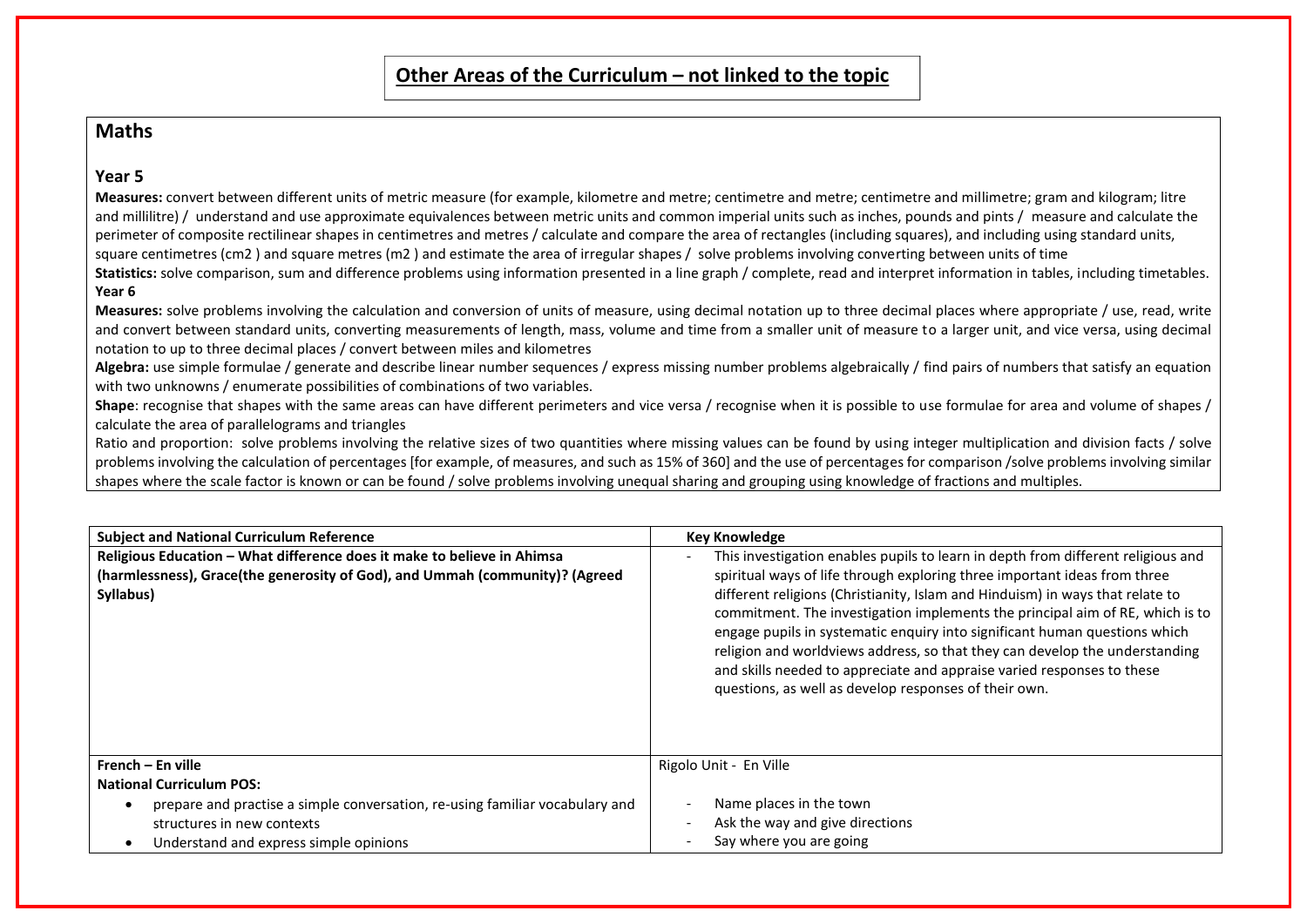| Listen attentively and understand more complex phrases and sentences<br>$\bullet$<br>Prepare a short presentation on a familiar topic<br>$\bullet$<br>Re-read frequently a variety of short texts | Give the time                                                                                           |
|---------------------------------------------------------------------------------------------------------------------------------------------------------------------------------------------------|---------------------------------------------------------------------------------------------------------|
| Make simple sentences and short texts<br>$\bullet$                                                                                                                                                |                                                                                                         |
| Write words, phrases and short sentences, using a reference source                                                                                                                                |                                                                                                         |
| Look at further aspects of their everyday life from the perspective of<br>$\bullet$                                                                                                               |                                                                                                         |
| someone from another country                                                                                                                                                                      |                                                                                                         |
| PSHE - Healthy and Safer Lifestyles: Drugs Education                                                                                                                                              | be able to categorise drugs as medical, non-medical, legal and illegal<br>$\blacksquare$                |
| In September 2020, the DfE introduced statutory requirements for Relationships                                                                                                                    | understand the possible physical and psychological effects of some drugs                                |
| Education and Health Education which are to be covered by the end of                                                                                                                              | understand the roles of medicines and immunisations                                                     |
| Primary School. This unit contains teaching which directly addresses the                                                                                                                          | recognise some reasons why people use and misuse drugs and be able to                                   |
| requirements for Health Education.                                                                                                                                                                | suggest some alternatives                                                                               |
| Drugs, Alcohol & Tobacco:                                                                                                                                                                         | understand some of the laws relating to drugs                                                           |
| • the facts about legal and illegal harmful substances and associated risks including<br>smoking, alcohol use and drug taking.                                                                    | have begun to recognise influence and pressure and have related this to peers<br>and the media          |
| Health & Prevention:                                                                                                                                                                              | be able to identify risk and risk management strategies, know where they can                            |
| • the facts and science relating to allergies, immunisation and vaccination.                                                                                                                      | get support and be able to identify some sources of reliable and accurate                               |
|                                                                                                                                                                                                   | information                                                                                             |
| P.E. Football and Tri-golf                                                                                                                                                                        | Football                                                                                                |
| play competitive games, modified where appropriate [for example,                                                                                                                                  | master basic control of the ball and agility                                                            |
| badminton, basketball, cricket, football, golf, netball, rounders and tennis],                                                                                                                    | work as part of a team, demonstrating good communication, competitivity and<br>$\overline{\phantom{a}}$ |
| and apply basic principles suitable for attacking and defending                                                                                                                                   | a sense of fair play                                                                                    |
| compare their performances with previous ones and demonstrate                                                                                                                                     | Know and play by the rules of football (with adaptations made where                                     |
| improvement to achieve their personal best.                                                                                                                                                       | necessary)                                                                                              |
|                                                                                                                                                                                                   | Tri-golf                                                                                                |
|                                                                                                                                                                                                   | Tri-golf is an official alternative version of golf created for primary school                          |
|                                                                                                                                                                                                   | children. This game uses light, plastic clubs and a rubber ball, which makes it                         |
|                                                                                                                                                                                                   | very safe and much easier to hit. The game features a range of different                                |
|                                                                                                                                                                                                   | colourful targets that can be attached to the walls and floor both indoors and                          |
|                                                                                                                                                                                                   | out.                                                                                                    |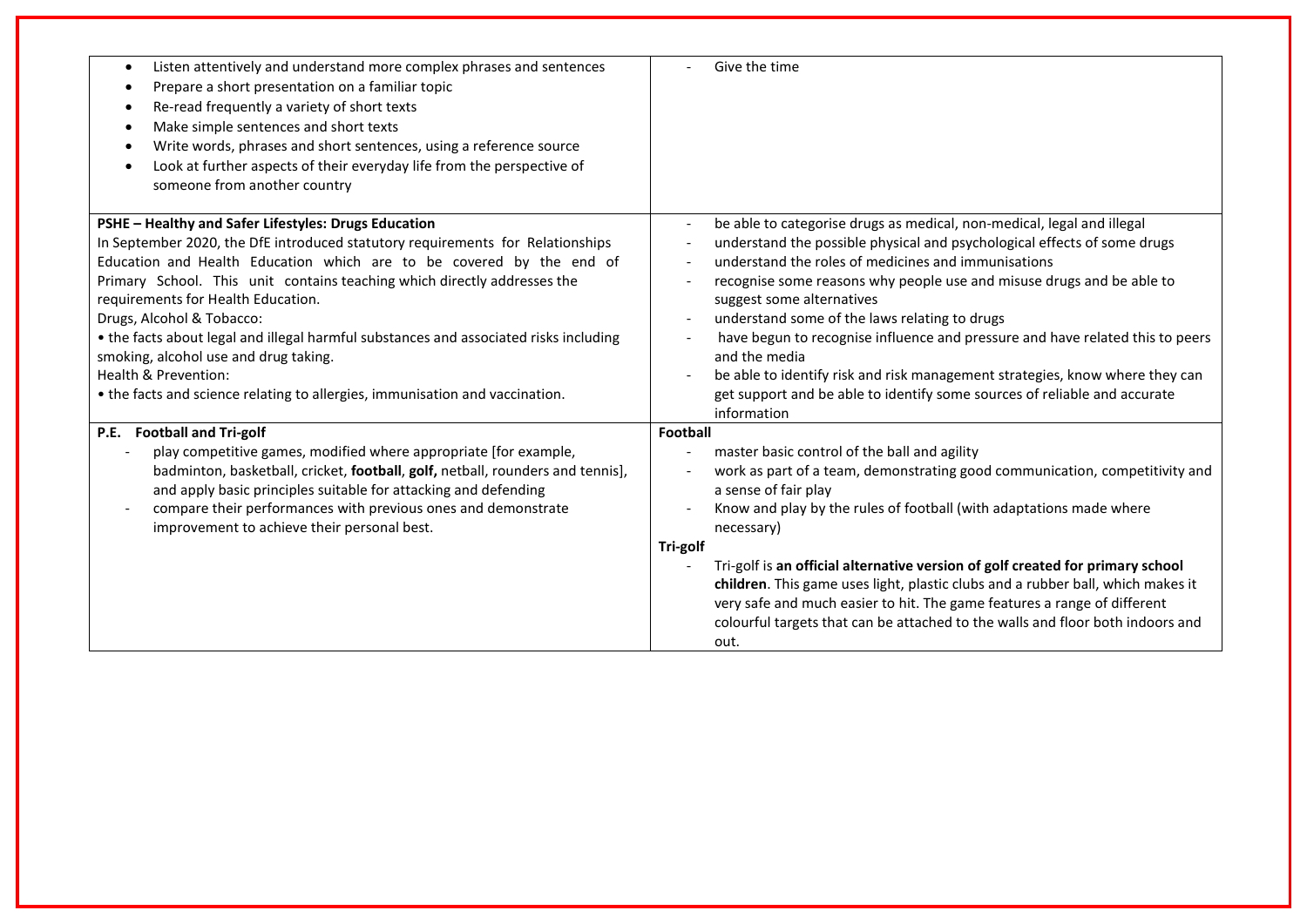#### **Music – Pitch**

- demonstrate increasing confidence in rehearsal and performance and use developing skills to communicate a higher level of musical expression.
- begin to create music which demonstrates an understanding of basic structure and an awareness of contrasting pitches and melodies.
- begin to use a variety of musical devices and techniques when creating and making music and demonstrate awareness of timbre and texture in work.
- listen and evaluate a range of live and recorded music from different traditions, genres, styles and times, responding appropriately through discussion and composition.
- critique own and others' work, offering specific comments and justifying these with musical examples and technical vocabulary.

- In this unit, children will listen to a wide range of music, including work from the 'minimalist' genre. They will use some of this music as a stimulus to compose their own short pieces and build on their developing knowledge around pitch and other musical devices to create more technically complex performances. These compositions will be performed, recorded, assessed and then improved by peer and self evaluation.